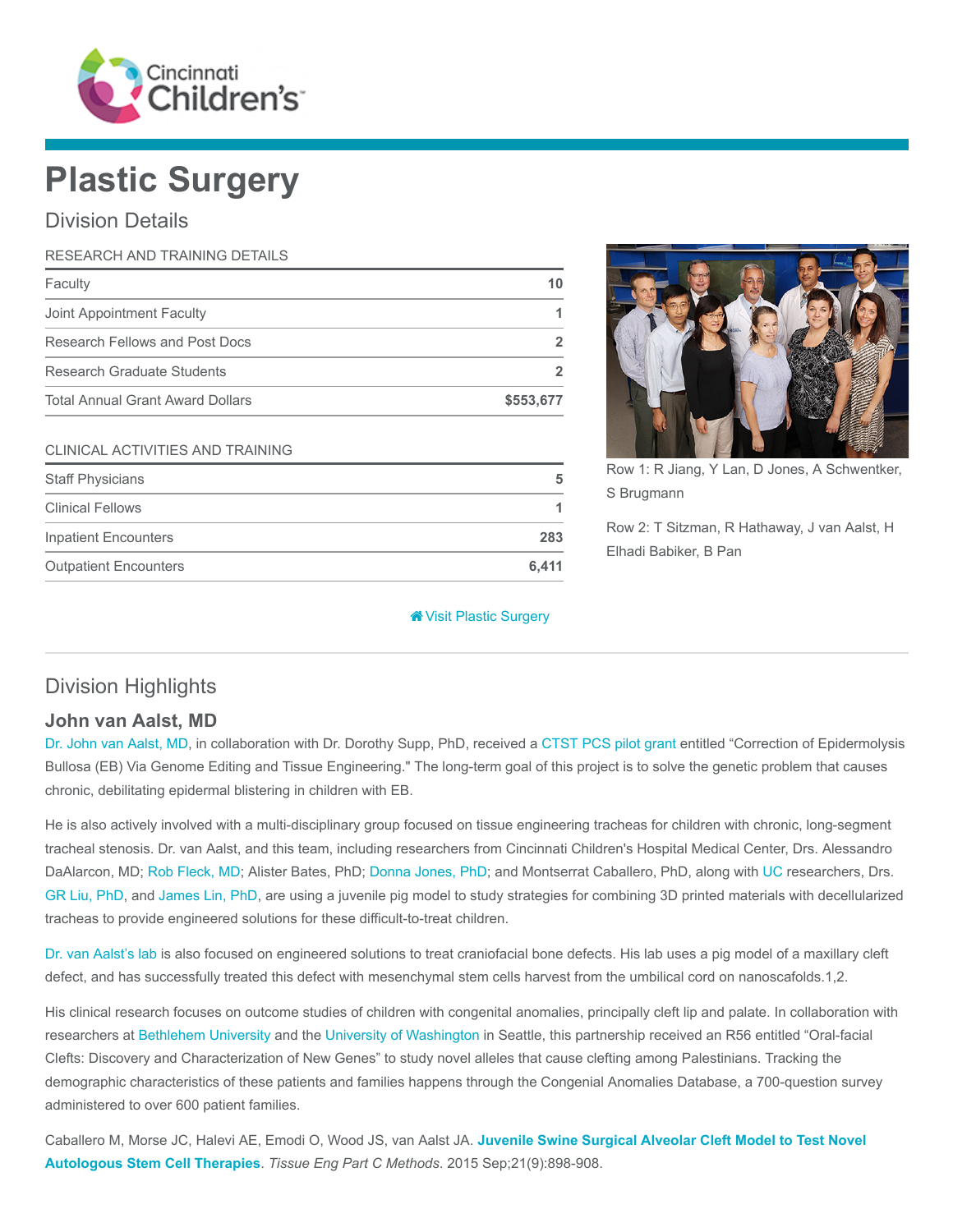Caballero M, Jones DC, Shan Z, Soleimani S, van Aalst JA. [Tissue Engineering Strategies to Improve Osteogenesis in the Juvenile](https://www.ncbi.nlm.nih.gov/pubmed/28747097) Swine Alveolar Cleft Model. Tissue Eng Part C Methods. 2017 Aug 31. [Epub ahead of print.]

## Yu Lan, PhD

[Dr. Lan's lab](https://www.cincinnatichildrens.org/research/divisions/p/plastic/labs/lan) recently discovered that the Golgi-associated protein Golgb1 plays crucial roles in palate development by using a combination [of chemical mutagenesis in mice, exome sequencing, and CRISPR/Cas9-mediated genome editing \(Lan et al.](https://www.ncbi.nlm.nih.gov/pubmed/27226319) Golgb1 regulates protein glycosylation and is crucial for mammalian palate development. Development. 2016 Jul 1;143(13):2344-55). Since Golgb1 is ubiquitously expressed in all cell types, it is puzzling that mice lacking Golgb1 exhibit tissue-specific developmental defects in craniofacial development while many other tissues develop normally. Golgb1 is structurally most similar to another member of the Golgin family, Golga5, with both sharing a similar transmembrane domain and location of localization in the Golgi network. To further investigate the roles of Golgb1 in mammalian organogenesis, the Lan lab generated mice lacking Golga5 using CRISPR/Cas9-mediated genome editing and analyzed developmental phenotypes of Golga5-/- mutants as well as of Golga5-/-Golgb1-/- double mutants. Summarized results are in a new publication (McGee et al. [Golga5 is dispensable for mouse embryonic development and postnatal survival](https://www.ncbi.nlm.nih.gov/pubmed/28509431). Genesis. Jul;55(7)). [In addition to her independent research projects, Dr. Lan continues productive collaborations with D](https://www.cincinnatichildrens.org/research/divisions/d/dev-biology)[r. Rulang Jiang, PhD](https://www.cincinnatichildrens.org/bio/j/rulang-jiang)[, in the Division of](https://www.cincinnatichildrens.org/research/divisions/d/dev-biology) Developmental Biology. They received a new 5-year research grant from [Shriners Hospitals for Children](https://www.shrinershospitalsforchildren.org/) for the project, "Molecular Regulation of Palate Development" (funded from January 1, 2017 through December 31, 2021). Moreover, they received a new 5-year R01 grant from [NIH](https://www.nih.gov/)[/NIDCR](https://www.nidcr.nih.gov/) for the project, "Mandible Development" (funded from July 10, 2017 through June 30, 2022).

Li C, Lan Y, Jiang R. [Molecular and Cellular Mechanisms of Palate Development](https://www.ncbi.nlm.nih.gov/pubmed/28745929). J Dent Res. 2017 Oct;96(11):1184-1191.

#### Brian Pan, MD

[Dr. Brian Pan, MD,](https://www.cincinnatichildrens.org/bio/p/brian-pan) continues to use his robust data set to answer questions related to improving the safety and outcomes of neonates with tongue-based airway obstruction. A [Shriners Hospital for Children—Cincinnati](http://shrinershospitalcincinnati.org/?_vsrefdom=shrinerssem&gclid=CLvf_4bWx9YCFYOPswodorwIzA) Hardisty grant partially funded this research. This work led to an accepted publication in the past year, and the submission of three additional publications, with other collaborating authors, that are currently under review. He also partnered with [NYU](https://www.nyu.edu/) to assess the mandibular anatomy of these patients using CT scans to improve the safety of neonatal distraction.

Papers accepted/submitted/in press:

• Runyan CM, Rivera AU, Tork S, Shikary TA, Ehsan Z, Weaver KN, Hossain MM, Gordon CB, Pan BS. Management of airway obstruction in infants with Pierre Robin sequence. Submitted for publication.

• Ehsan Z, Weaver KN, Pan BS, MD, Hossain MM, Huang G, Simakajornboon N. Sleep Abnormalities in Neonates with Pierre Robin Sequence Undergoing Mandibular Distraction: A Longitudinal Analysis. Submitted for publication.

• Geddam LM, Mahmou MA, Pan BS, Stevenson CB, Kandil AI. Airway Management in a 5kg Infant with a Frontoethmoidal Encephalocele. Submitted for publication.

• Biskup N, Elhadi-Babikar H, Hathaway R, Pan B, van Aalst J, Gordon C. Decannulation and Airway Outcomes with Maxillomandibular Distraction in Treacher Collins Syndrome: A 25 Patient Experience. J Craniofac Surg. Submitted for publication.

• Biskup N, Altman A, Gendron C, Runyan C, Pan B. [Neonatal Mandibular Distraction without a Consolidation Period: Is It Safe? Is it](https://www.ncbi.nlm.nih.gov/pubmed/28938318) Effective? J Craniofac Surg. 2017 Sep 21. [Epub ahead of print]

• Pan BS, Vu AT, Saenger NJ, Rapp SJ. [Reconstruction of the Isolated Columellar Defect: A Novel Two- Stage Technique and](https://www.ncbi.nlm.nih.gov/pubmed/28012842) Review of the Literature. J Oral Maxillofac Surg. 2017 Apr;75(4)822-827.

• Sharp PA, Pan BS, Yakuboff KP, Rothchild D. [Development of a Best Evidence Statement for the Use of Pressure Therapy for](https://www.ncbi.nlm.nih.gov/pubmed/26056760) Management of Hypertrophic Scarring. J Burn Care Res. 2016 Jul-Aug;37(4):255-64.

#### Donna Jones, PhD

The lab of [Dr. Donna Jones, PhD](https://www.cincinnatichildrens.org/bio/j/donna-jones), pursues the following research: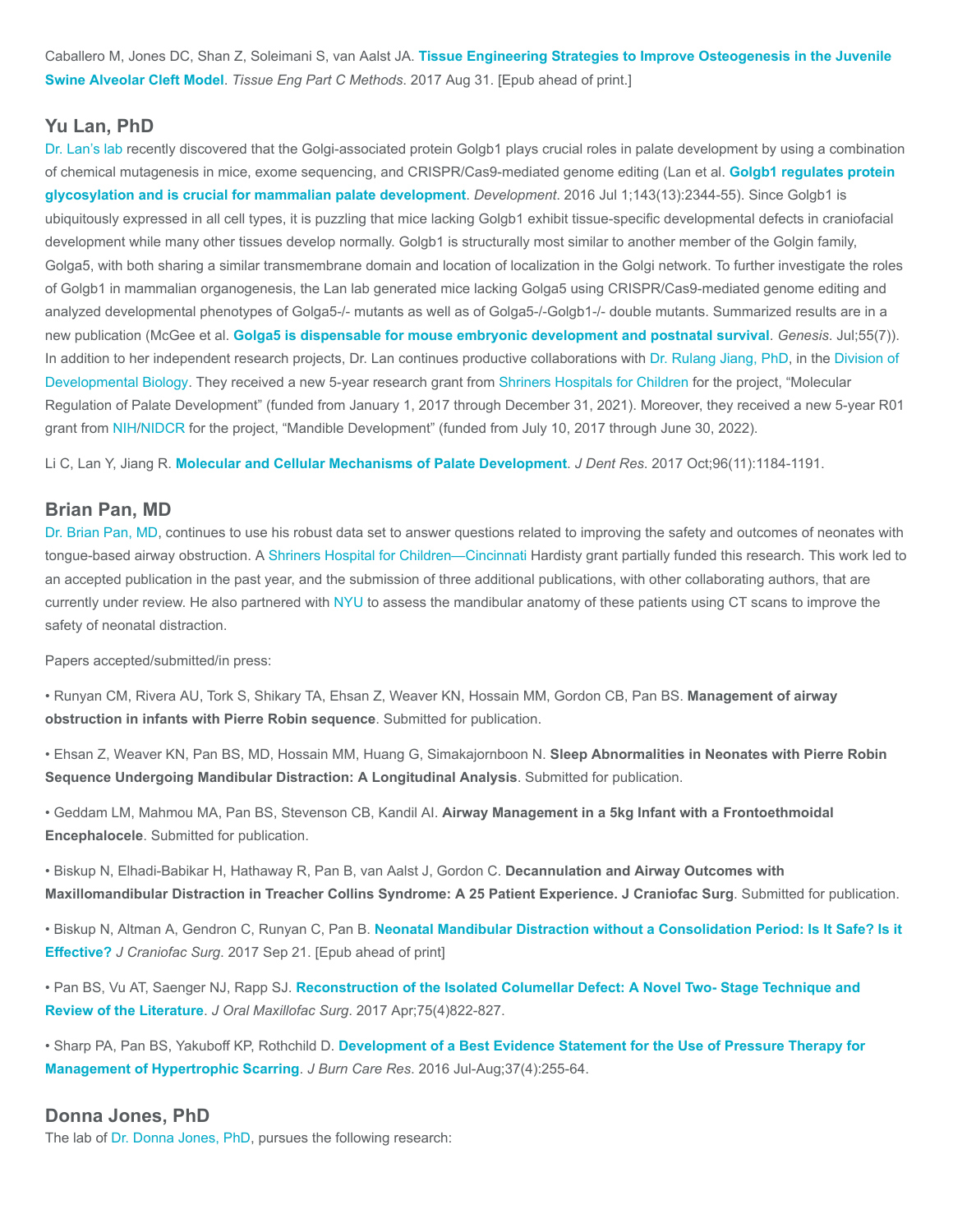- Development of a swine alveolar cleft model, performing tridimensional reconstruction from the CT scans of the swine alveolar cleft model. In addition, she has performed morphometric analysis on the reconstruction for asymmetry assessment. She is a co-author for three publications for this project; one accepted for publication in the Journal of Tissue Engineering and Regenerative Medicine. She also advises and supports the design of experiments to establish a model of growth restriction (swine alveolar cleft model).
- Experimental mice skulls 3D reconstructions.
- Dr. Jones also contributes to the research surrounding the interplay of muscular and bony features of mandibular hypoplasia

# Ronald Hathaway, DDS, MS, MS

[Dr. Ronald Hathaway, DDS, MS, MS p](https://www.cincinnatichildrens.org/bio/h/ronald-hathaway)ursues the following research:

- Primary research interests involve clinical audits and outcome studies of various treatment protocols for cleft lip and palate and craniofacial teams.
- Co-investigator for the Americleft Project, a North American cohort study for evaluating cleft protocols and outcomes through intercenter comparison (four related publications in 2016).
- With Americleft research colleagues, won the 2016 Berkowitz Study Award for the best scientific investigation with long-term outcomes published in the [Cleft Palate-Craniofacial Journal](https://www.ncbi.nlm.nih.gov/pubmed/27441697) in July 2016.
- Dr. Hathaway has also pioneered a patient, and family-reported, outcomes study for those affected by Treacher Collins syndrome.

## Samantha Brugmann, PhD

The [Brugmann Lab](https://www.cincinnatichildrens.org/research/divisions/p/plastic/labs/brugmann) focuses on craniofacial development and a class of disorders that affect the craniofacial complex called ciliopathies. Ciliopathies are a class of diseases caused by the loss of a ubiquitous, microtubule-based organelle called a primary cilium. Ciliopathies commonly result in defective development of the craniofacial complex, causing midfacial defects, craniosynostosis, micrognathia and aglossia. This year, the lab made significant progress by publishing seven manuscripts dedicated to understanding how primary cilia impact craniofacial development. Two of those studies have made the interesting observation that while the loss of cilia in the frontonasal prominence of the developing face causes a gain-of-HH function phenotype (midfacial widening), the loss of cilia in the mandibular prominence causes a loss-of-HH function phenotype (micrognathia/aglossia). The lab determined that impaired processing of the GLI transcription factors dictated how the cells in each facial prominence would interpret the loss of cilia. Together, our data suggested that the developing facial prominences are unique developmental fields that will interpret a genetic insult differently.

# Division Publications

- 1. [Workman MJ; Mahe MM; Trisno S; Poling HM; Watson CL; Sundaram N; Chang CF; Schiesser J; Aubert P; Stanley EG.](https://www.ncbi.nlm.nih.gov/pubmed/27869805) Engineered human pluripotent-stem-cell-derived intestinal tissues with a functional enteric nervous system. Nature Medicine. 2017; 23:49-59.
- 2. Chang CF; Chang YT; Millington G; Brugmann SA. [Craniofacial Ciliopathies Reveal Specific Requirements for GLI Proteins](https://www.ncbi.nlm.nih.gov/pubmed/27802276) during Development of the Facial Midline. PLoS genetics. 2016; 12:e1006351.
- 3. Lan Y; Zhang N; Liu H; Xu J; Jiang R. [Golgb1 regulates protein glycosylation and is crucial for mammalian palate](https://www.ncbi.nlm.nih.gov/pubmed/27226319) development. Development (Cambridge). 2016; 143:2344-2355.
- 4. Chang YT; Chaturvedi P; Schock EN; Brugmann SA. Understanding Mechanisms of GLI-Mediated Transcription during [Craniofacial Development and Disease Using the Ciliopathic Mutant, talpid\(2\).](https://www.ncbi.nlm.nih.gov/pubmed/27799912) Frontiers in Physiology. 2016; 7:468.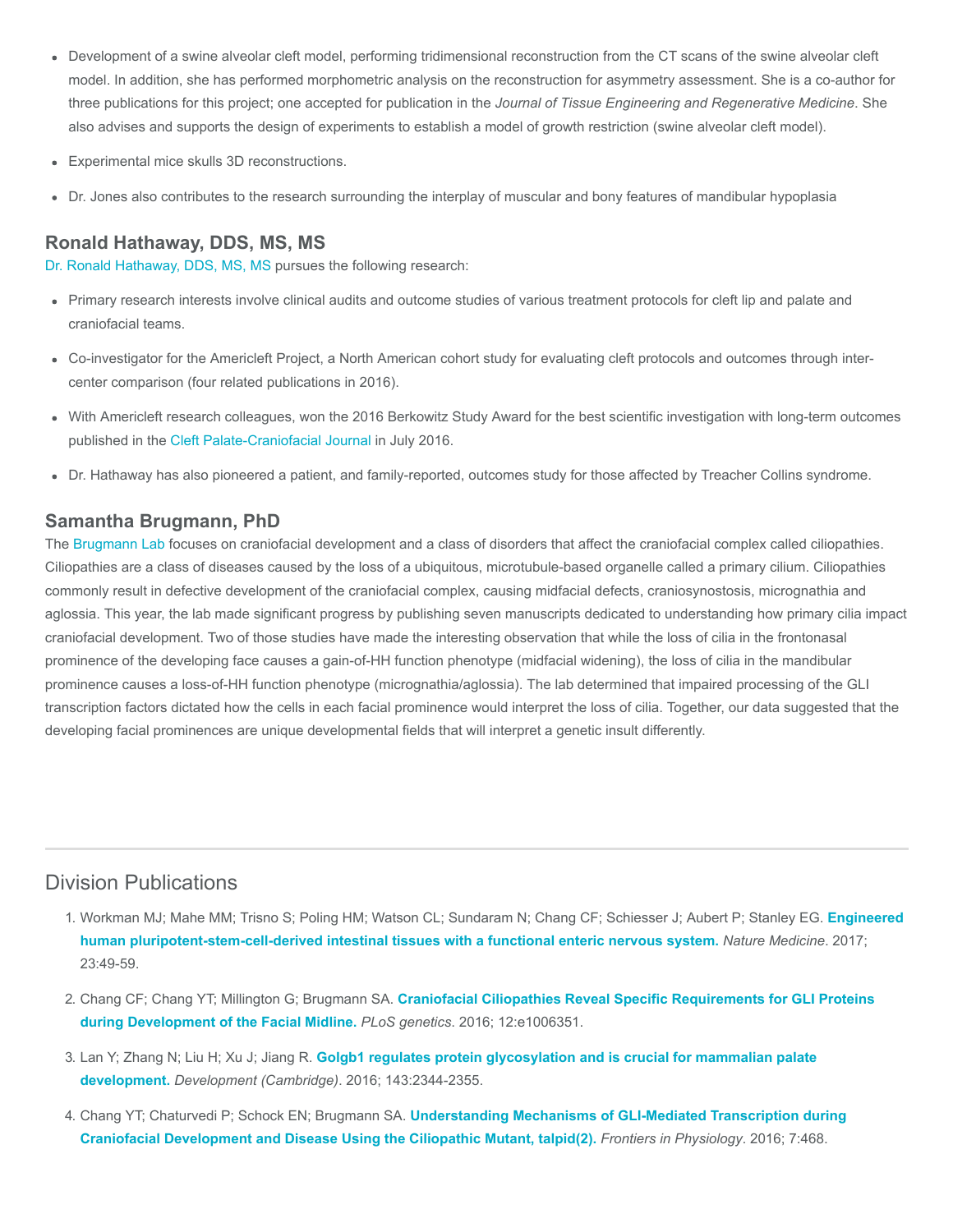- 5. [Millington G; Elliott KH; Chang YT; Chang CF; Dlugosz A; Brugmann SA.](https://www.ncbi.nlm.nih.gov/pubmed/28286175) Cilia-dependent GLI processing in neural crest cells is required for tongue development. Developmental Biology. 2017; 424:124-137.
- 6. Jia S; Kwon HJE; Lan Y; Zhou J; Liu H; Jiang R. [Bmp4-Msx1 signaling and Osr2 control tooth organogenesis through](https://www.ncbi.nlm.nih.gov/pubmed/27713059) antagonistic regulation of secreted Wnt antagonists. Developmental Biology. 2016; 420:110-119.
- 7. [Schock EN; Chang CF; Youngworth IA; Davey MG; Delany ME; Brugmann SA.](https://www.ncbi.nlm.nih.gov/pubmed/26597494) Utilizing the chicken as an animal model for human craniofacial ciliopathies. Developmental Biology. 2016; 415:326-337.
- 8. [Schock EN; Struve JN; Chang CF; Williams TJ; Snedeker J; Attia AC; Stottmann RW; Brugmann SA.](https://www.ncbi.nlm.nih.gov/pubmed/28346501) A tissue-specific role for intraflagellar transport genes during craniofacial development. PloS one. 2017; 12:e0174206.
- 9. [Snedeker J; Schock EN; Struve JN; Chang CF; Cionni M; Tran PV; Brugmann SA; Stottmann RW.](https://www.ncbi.nlm.nih.gov/pubmed/28291836) Unique spatiotemporal requirements for intraflagellar transport genes during forebrain development. PloS one. 2017; 12:e0173258.
- 10. Xu J; Liu H; Chai OH; Lan Y; Jiang R. [Osr1 Interacts Synergistically with Wt1 to Regulate Kidney Organogenesis.](https://www.ncbi.nlm.nih.gov/pubmed/27442016) PloS one. 2016; 11:e0159597.
- 11. Knorr JM; Jackson J; Batie MR; Narmoneva DA; Jones DC. Application of strain and calibration of Forster Resonance Energy [Transfer \(FRET\) emission for in vitro live cell response to cytoskeletal deformation.](https://www.ncbi.nlm.nih.gov/pubmed/27589930) Journal of Biomechanics. 2016; 49:3334- 3339.
- 12. Pan BS; Vu AT; Rapp SJ; Saenger NJ. [Reconstruction of the Isolated Columellar Defect: A Novel 2-Stage Technique and](https://www.ncbi.nlm.nih.gov/pubmed/28012842) Review of the Literature. Journal of Oral and Maxillofacial Surgery. 2017; 75:822-827.
- 13. [Barbosa GLDR; Emodi O; Pretti H; van Aalst JA; de Almeidas SM; Tyndall DA; Pimenta LA.](https://www.ncbi.nlm.nih.gov/pubmed/27288267) GAND classification and volumetric assessment of unilateral cleft lip and palate malformations using cone beam computed tomography. International Journal of Oral and Maxillofacial Surgery. 2016; 45:1333-1340.
- 14. Sharp PA; Pan B; Yakuboff KP; Rothchild D. [Development of a Best Evidence Statement for the Use of Pressure Therapy for](https://www.ncbi.nlm.nih.gov/pubmed/26056760) Management of Hypertrophic Scarring. Journal of Burn Care and Research. 2016; 37:255-264.
- 15. Thompson JA; Heaton PC; Kelton CML; Sitzman TJ. National Estimates of and Risk Factors for Inpatient Revision Surgeries for Orofacial Clefts. [The Cleft palate-craniofacial journal : official publication of the American Cleft Palate-Craniofacial Association](https://www.ncbi.nlm.nih.gov/pubmed/26752130). 2017; 54:60-69.
- 16. Ruppel JK; Long RE; Oliver DR; Semb G; Russell KA; Mercado AM; Daskalogiannakis J; Hathaway RR. The Americleft Project: A [Comparison of Short- and Longer-Term Secondary Alveolar Bone Graft Outcomes in Two Centers Using the Standardized](https://www.ncbi.nlm.nih.gov/pubmed/26218534) Way to Assess Grafts Scale. The Cleft palate-craniofacial journal : official publication of the American Cleft Palate-Craniofacial Association. 2016; 53:508-515.
- 17. Sitzman TJ; Coyne SM; Britto MT. The Burden of Care for Children With Unilateral Cleft Lip: A Systematic Review of Revision Surgery. [The Cleft palate-craniofacial journal : official publication of the American Cleft Palate-Craniofacial Association](https://www.ncbi.nlm.nih.gov/pubmed/26247708). 2016; 53:e84-e94.
- 18. Gendron C; Schwentker A; van Aalst JA. [Genetic Advances in the Understanding of Microtia..](https://www.ncbi.nlm.nih.gov/pubmed/27895971) Journal of Pediatric Genetics. 2016; 5:189-197.

# Grants, Contracts, and Industry Agreements

# Annual Grant Award Dollars

| Investigator           | Title                        | Sponsor                       | ID              | Dates                | Amount |
|------------------------|------------------------------|-------------------------------|-----------------|----------------------|--------|
| Samantha Brugmann, PhD | The Role of Primary Cilia in | National Institutes of Health | R <sub>01</sub> | 12/13/2013 \$390,000 |        |
|                        | Murine Craniofacial          |                               | DE023804 -      |                      |        |